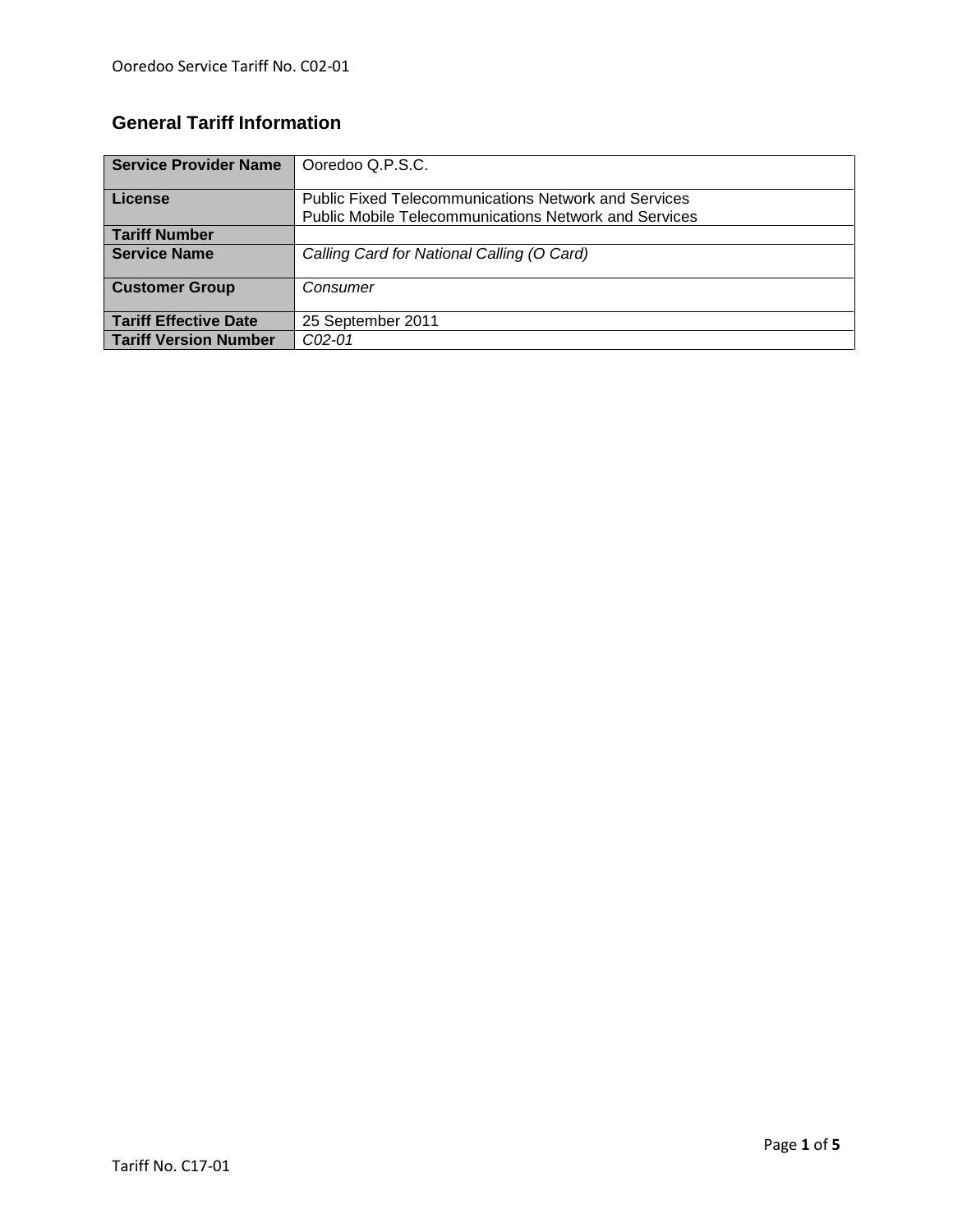# **1. Definitions**

- 1.1. OCard –: A prepaid card that can be used at any time from Ooredoo landlines and payphones by members of the general public for both national mobile and international calls.
- 1.2. OLO: Other licensed operator.

### **2. Tariff Terms and Conditions**

- 2.1. This tariff is neither a special promotion nor a readjustment.
- 2.2. This tariff will be effective as of the date established in this tariff and will automatically cease being effective if Ooredoo publishes a new tariff for this service or publishes notification on its webpage that this tariff is no longer effective subject to CRA approval, if required.
- 2.3. From time to time Ooredoo may publish promotions and readjustments on its webpage or by other means. Such promotions and readjustments will suspend or modify this tariff as specified by Ooredoo as of the date Ooredoo publishes such promotions or readjustments subject to CRA approval, if required.
- 2.4. These Service terms and conditions are in addition to the terms and conditions specified in Ooredoo's General Terms and Conditions for the Provision of Consumer Telecommunications Services where referenced.

#### **3. Service Description**

- 3.1. Service Description: OCard is a prepaid calling card that allows the Subscriber to make phone calls from all operators in Qatar at any time from any telephone, weather at home or via a payphone, to call local or international calls.
- 3.2. OCard can be purchased from a variety of retail outlets in prepaid value denominations of QAR 30, and QAR 50.

#### **4. Charges rates**

- 4.1. National calls are charged in one minute intervals.
- 4.2. National calls rate:

|                                                       | Peak Rates(QR)<br>(6am to 11 $\mu$ m) | Off-Peak Rates(QR)<br>(11pm to 6am) |
|-------------------------------------------------------|---------------------------------------|-------------------------------------|
| Calling Mobile and Fixed<br><b>Lines within Qatar</b> | 0.45                                  | 0.30                                |

- 4.3. International calls will be charged at 15 seconds intervals.
- 4.4. A full listing of the countries that comprise the country destination zone are as the following: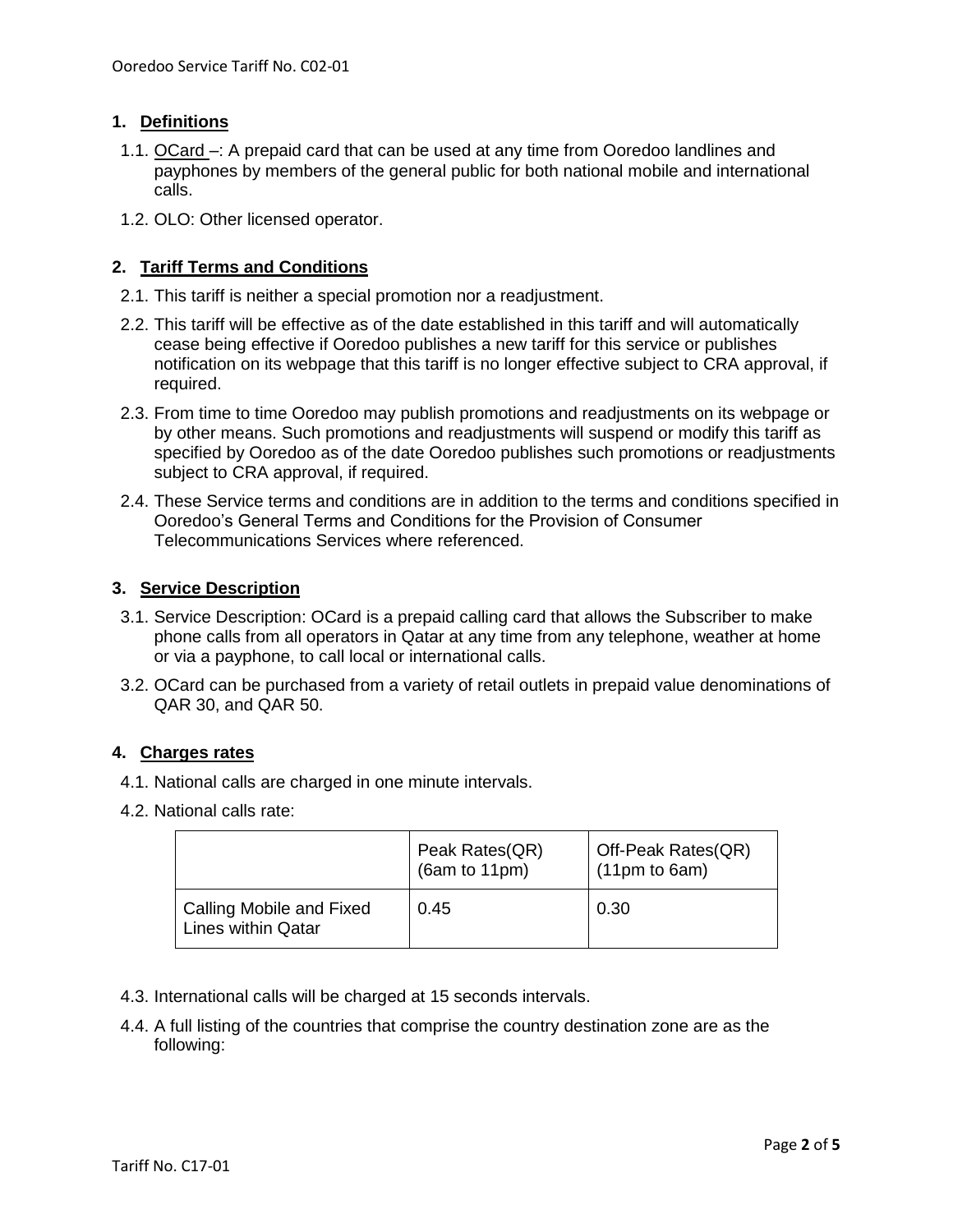| Country     | Zone                                                                                                                                                                                                                                                                                                                                                                                                                                                                                                                                                                                                                                                                                         | <b>Peak Rates</b><br>(QR/min)<br>(7am to 9pm) | Off-Peak<br>Rates<br>(QT/min)<br>(9pm to 7am) |
|-------------|----------------------------------------------------------------------------------------------------------------------------------------------------------------------------------------------------------------------------------------------------------------------------------------------------------------------------------------------------------------------------------------------------------------------------------------------------------------------------------------------------------------------------------------------------------------------------------------------------------------------------------------------------------------------------------------------|-----------------------------------------------|-----------------------------------------------|
| GCC         | Bahrain, Kuwait, Oman, Saudi Arabia, UAE                                                                                                                                                                                                                                                                                                                                                                                                                                                                                                                                                                                                                                                     | 1.64                                          | 1.08                                          |
| <b>MENA</b> | Algeria, Djibouti, Egypt, Iraq, Jordan,<br>Lebanon, Libya, Mauritania, Morocco,<br>Palestine, Somalia, Sudan, Syria, Tunisia,<br>Yemen                                                                                                                                                                                                                                                                                                                                                                                                                                                                                                                                                       | 2.08                                          | 1.64                                          |
| Americas    | Alaska, Anguilla, Antigua, Argentina, Aruba,<br>Bahamas, Barbados, Belize, Bermuda,<br>Bolivia, Brazil, Canada, Cayman Islands,<br>Chile, Colombia, Costa Rica, Dominica,<br>Dominican Republic, Ecuador, El Salvador,<br>Falkland Island, French Guiana, Grenada,<br>Guadeloupe, Guatemala, Guyana, Haiti,<br>Hawaii, Honduras, Jamaica, Martinique,<br>Mexico, Montserrat, Netherland Antilles,<br>Nicaragua, Panama, Paraguay, Peru,<br>Puerto Rico, St. Kitts Nevis, St. Lucia, St.<br>Pierre Et Miquelon, St. Vincent, Surinam,<br>Tahiti (French Polynesia), Trinidad &<br>Tobago, Turks & Caicos Island, Uruguay,<br>USA, Venezuela, Virgin Islands (British),<br>Virgin Islands (Us) | 2.08                                          | 1.64                                          |
| Europe      | Albania, Andorra, Armenia, Austria,<br>Azerbaijan, Belarus, Belgium, Bosnia,<br>Bulgaria, Croatia, Cyprus, Czech Republic,<br>Denmark, Estonia, Faroe Island, Finland,<br>France, Georgia, Germany, Gibraltar,<br>Greece, Greenland, Hungary, Iceland,<br>Ireland, Italy, Kazakhstan, Kyrgyz Rep.,<br>Latvia, Liechtenstein, Lithuania,<br>Luxembourg, Macedonia, Malta, Moldova,<br>Monaco, Netherlands, Norway, Poland,<br>Portugal (Azores / Madeira), Romania,<br>Russia, San Marino, Slovak Rep., Slovenia,<br>Spain (Balearic Islands), Sweden,<br>Switzerland, Tajikistan, Turkey,<br>Turkmenistan, UK, Ukraine, Uzbekistan,<br>Yugoslavia                                            | 2.08                                          | 1.64                                          |
| Oceania     | Antarctica, Australia, Christmas Island<br>(Indian Oc.), Cocos (Keeling) Islands, Cook<br>Islands, East Timor, Fed. States Of<br>Micronesia, Fiji, Guam, Kiribati, Marshall                                                                                                                                                                                                                                                                                                                                                                                                                                                                                                                  | 2.64                                          | 1.92                                          |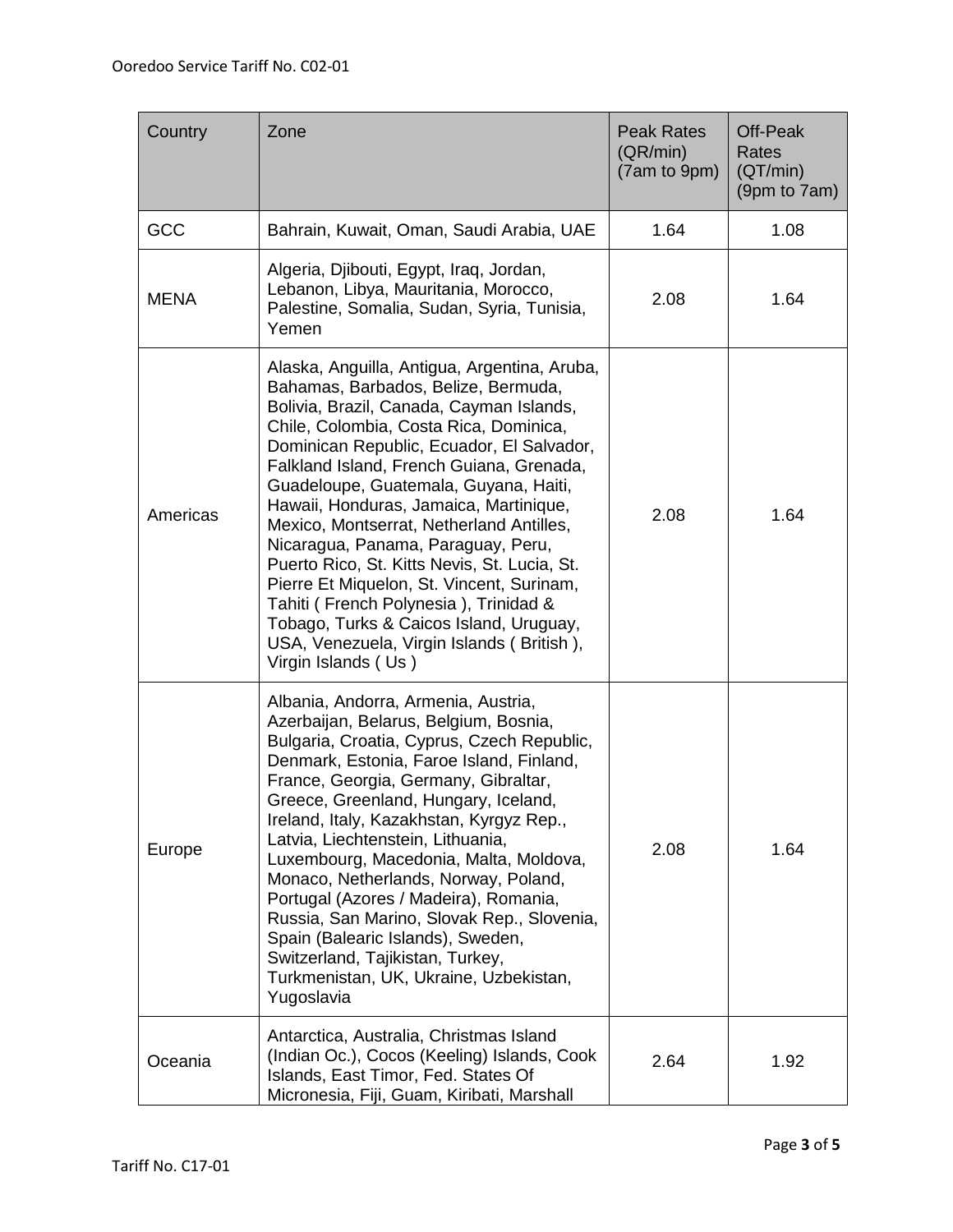|                               | Islands, New Caledonia, New Zealand, Niue<br>Island, Northern Mariana Islands, Palau,<br>Papua New Guinea, Samoa - Us, Samoa -<br>Western, Solomon Islands, Tahiti (French<br>Polynesia), Tokelau, Tonga, Tuval,<br>Vanuatu.                                                                                                                                                                                                                                                                                                                              |      |      |
|-------------------------------|-----------------------------------------------------------------------------------------------------------------------------------------------------------------------------------------------------------------------------------------------------------------------------------------------------------------------------------------------------------------------------------------------------------------------------------------------------------------------------------------------------------------------------------------------------------|------|------|
| Asia                          | Afghanistan, Bangladesh, Bhutan, Burma (<br>Myanmar), India, Iran, Maldives, Mongolia,<br>Nepal, Pakistan, Sri Lanka, Brunei, China,<br>Hong Kong, Indonesia, Japan, Kampuchea<br>(Cambodia), Korea North, Korea South,<br>Laos, Macao, Malaysia, Philippines,<br>Singapore, Taiwan, Thailand, Vietnam                                                                                                                                                                                                                                                    | 2.64 | 1.92 |
| Africa & Rest<br>of World     | Angola, Ascension Island, Benin,<br>Botswana, Burkina Faso (Upper Volta),<br>Burundi, Cameroon, Cape Verde Island,<br>Central African Rep., Chad, Comoros<br>(Mayotte Island), Congo, Equatorial<br>Guinea, Eritrea, Ethiopia, Gabon, Gambia,<br>Ghana, Guinea Bissau, Guinea Rep., Ivory<br>Coast, Kenya, Lesotho, Liberia,<br>Madagascar, Malawi, Mali, Mauritius,<br>Mozambique, Namibia, Niger, Nigeria,<br>Reunion, Rwanda, Senegal, Seychelles,<br>Sierra Leone, South Africa, Swaziland,<br>Tanzania, Togolese, Uganda, Zaire,<br>Zambia, Zimbabwe | 2.64 | 1.92 |
| Special &<br><b>Satellite</b> | Inmarsat & Iridium                                                                                                                                                                                                                                                                                                                                                                                                                                                                                                                                        | 30   | 30   |
| Exception                     | Wallis & Futuna, Norfolk Island, Nauru,<br>Australian Ext Terr. Cuba, Sao Tome<br>Principe, St. Helena, Diego Garcia.                                                                                                                                                                                                                                                                                                                                                                                                                                     | 3.76 | 2.96 |
|                               | Greenland                                                                                                                                                                                                                                                                                                                                                                                                                                                                                                                                                 | 2.48 | 1.92 |
|                               | <b>Iridium Local</b>                                                                                                                                                                                                                                                                                                                                                                                                                                                                                                                                      | 16   | 16   |
|                               | Skyphone                                                                                                                                                                                                                                                                                                                                                                                                                                                                                                                                                  | 36   | 36   |
|                               | Thuraya                                                                                                                                                                                                                                                                                                                                                                                                                                                                                                                                                   | 6    | 6    |